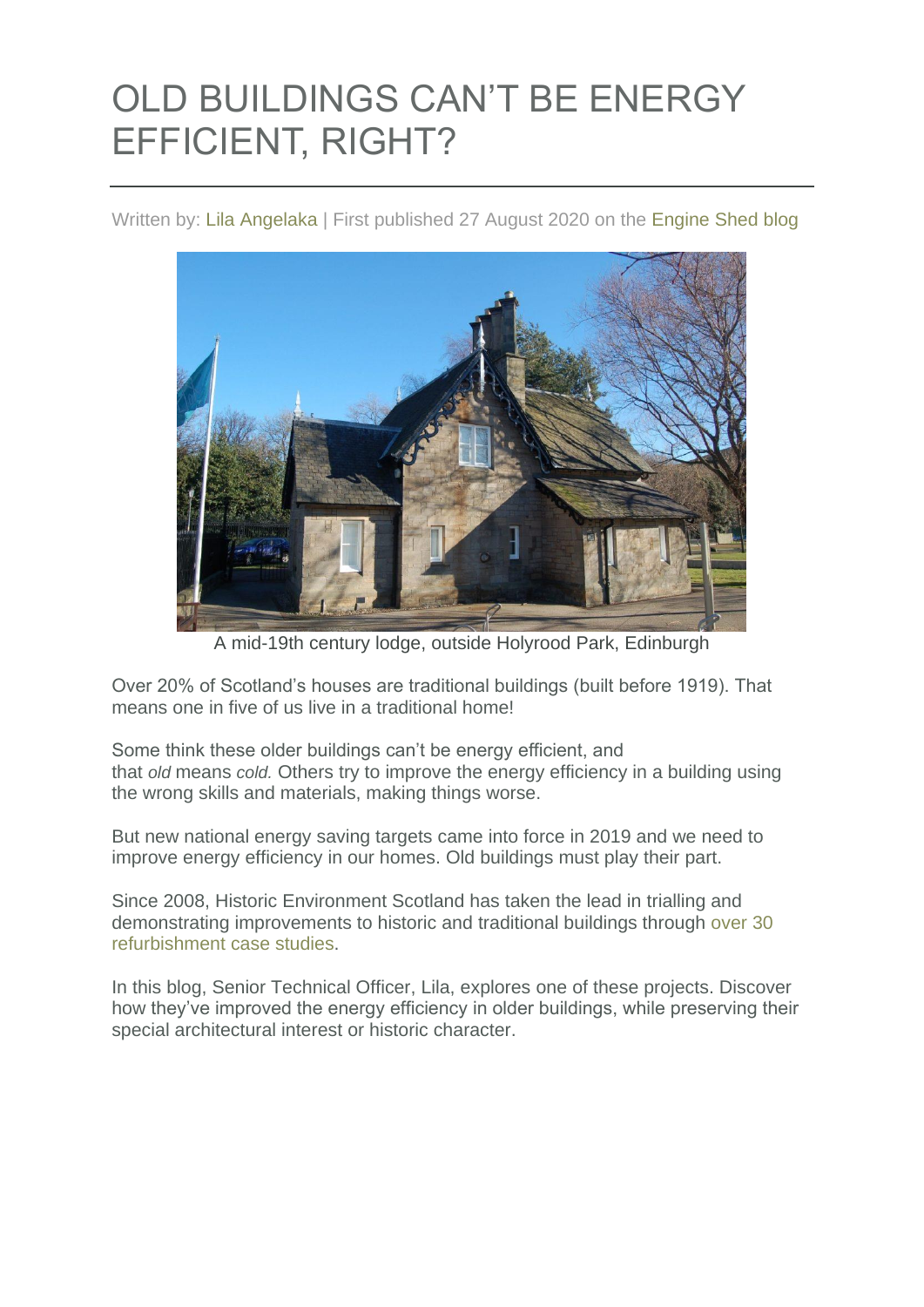## The mid-19th century lodge: Holyrood Park



A laser scan of the lodge before works started.

Holyrood Park Lodge is a Category B-listed, mid-19th century lodge at the entrance to Holyrood Park in Edinburgh. It's overlooked by the Palace of Holyroodhouse on one side and the Scottish Parliament building on the other.

We retrofitted the lodge to show best practice in energy-efficiency retrofit for traditional buildings, while fitting out the lodge as a shop and [interpretation](https://blog.historicenvironment.scot/2018/07/welcome-holyrood-lodge/) centre. As part of the training and development programme here at the Engine Shed, we're also using this as an exemplar property for demonstration and teaching.



A 'viewing panel' for training and demonstration, enabling visitors to see the four layers of the internal wall construction: (from top left clockwise) blown cellulose insulation; masonry; plaster finish; lath.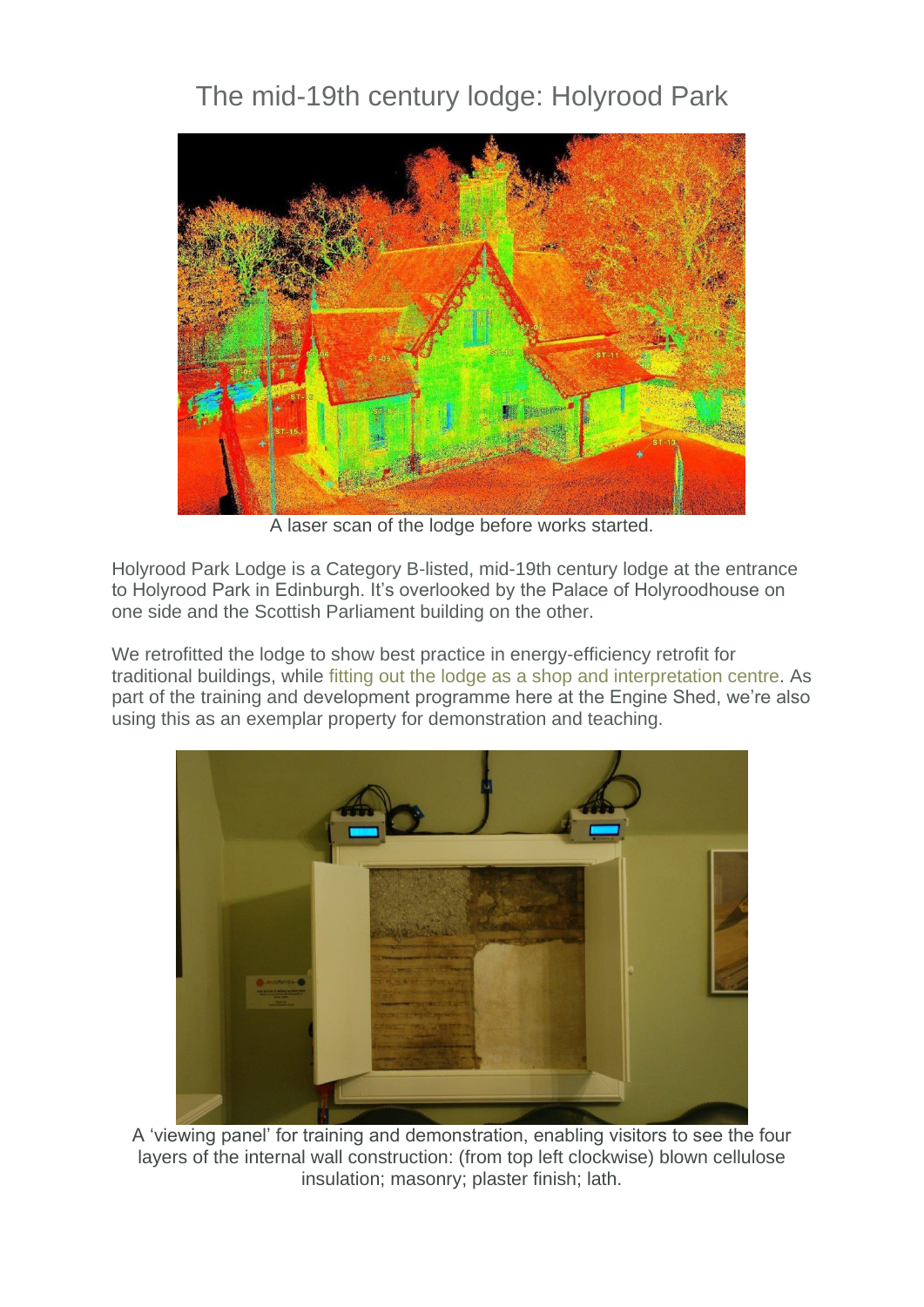We carefully chose the most technically appropriate and natural materials, so that they preserved the character and appearance of the listed building. One of our goals was to retain or reinstate original architectural features and traditional finishes which had been lost in previous refurbishments.

We removed 1980s alterations and decoration, reinstated lost fireplaces to the original designs and even used period-style electrical fittings.



New floorboards being re-laid after wood-fibre board insulation was fitted between the joists on the ground floor of the Lodge.

To improve energy efficiency, we insulated the building with breathable and natural insulation materials. Wood-fibre insulation was laid underneath the existing timber suspended floors; blown cellulose insulation was installed behind the existing lath and plaster and plasterboard finishes; and wood-fibre board insulation was installed within the roof space and the cooms (sloping ceilings). Existing timber window casements were retrofitted with doubled glazed units and the windows were draughtproofed.